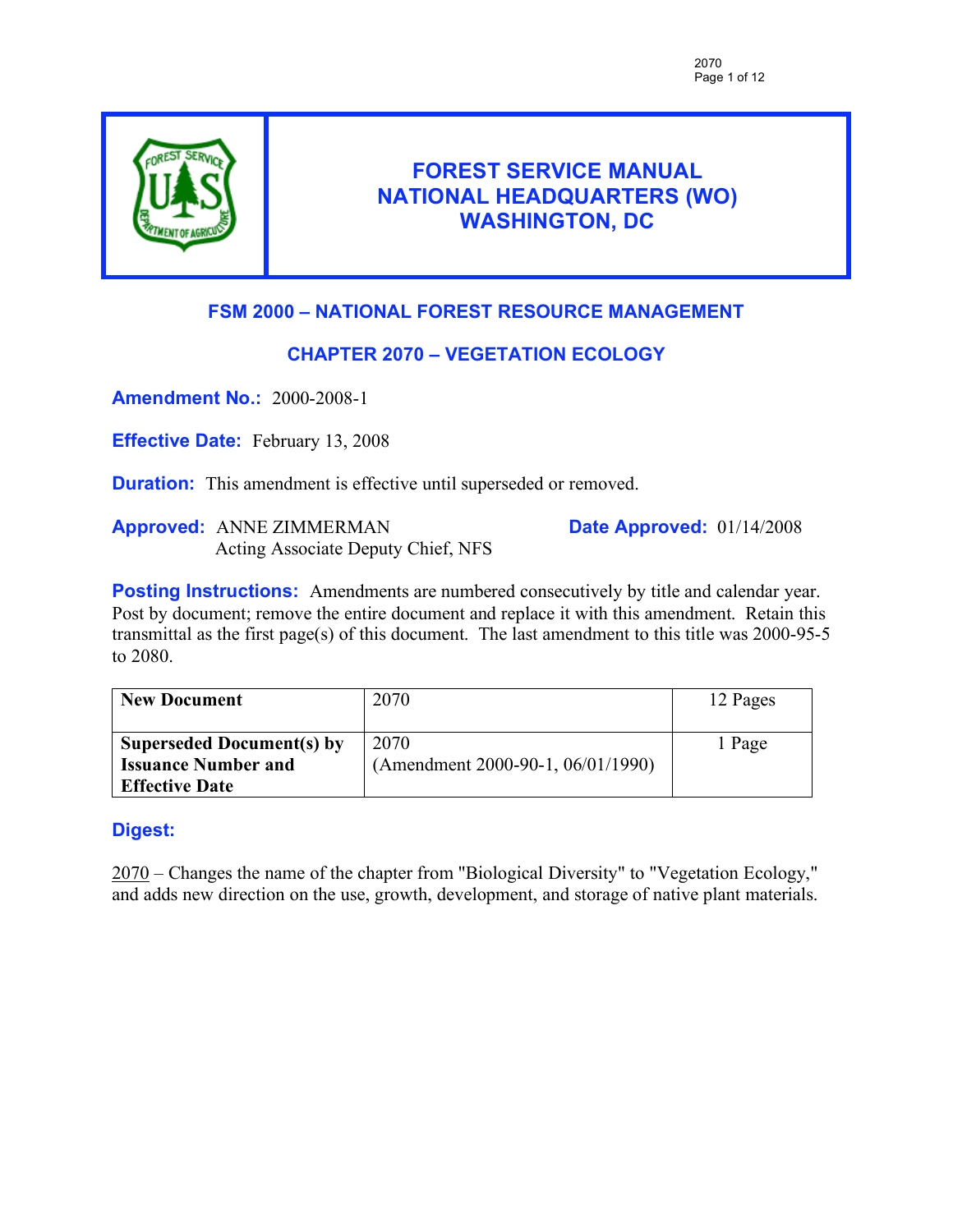### FSM 2000 - NATIONAL FOREST RESOURCE MANAGEMENT **CHAPTER 2070 - VEGETATION ECOLOGY**

# **Table of Contents**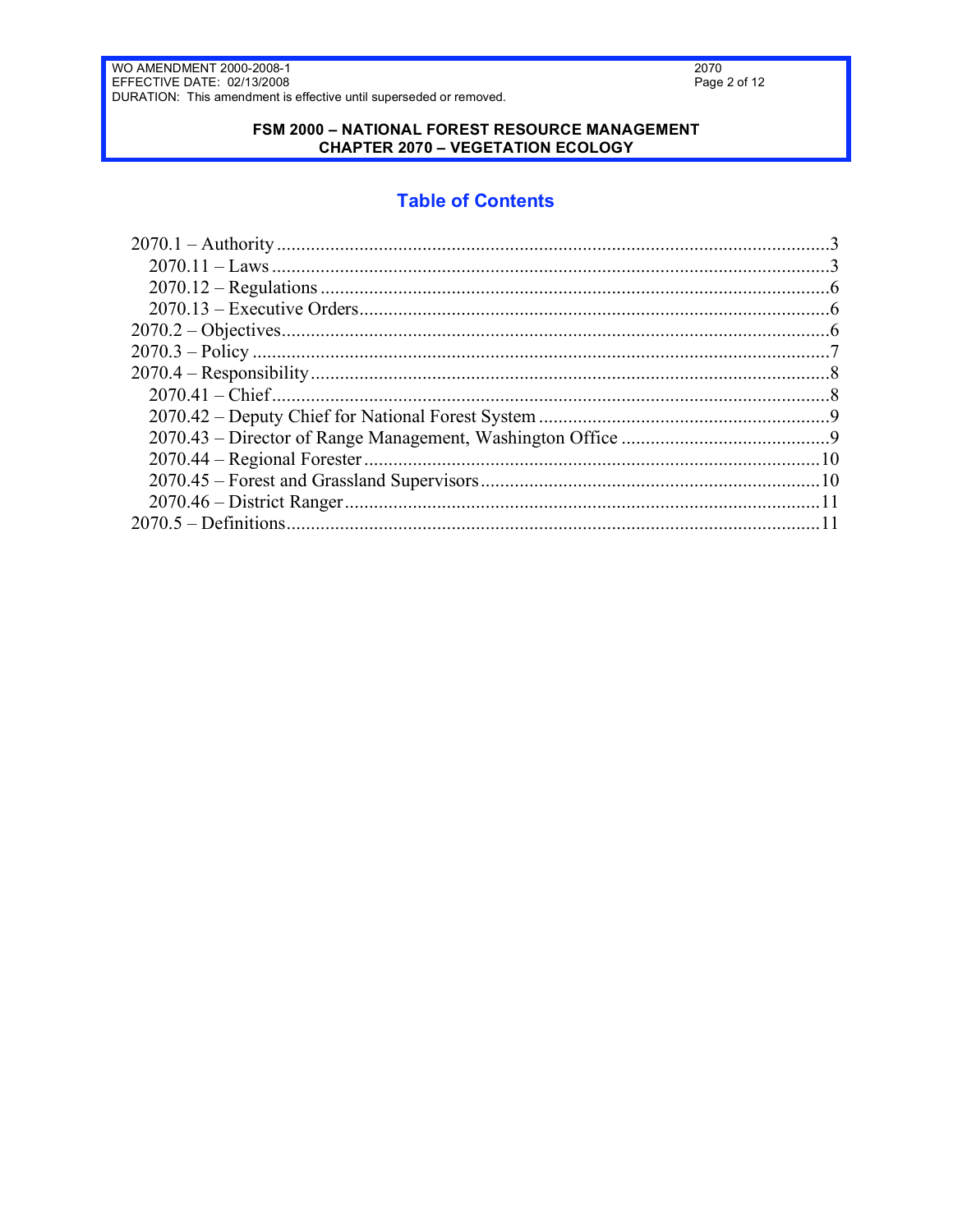#### **FSM 2000 – NATIONAL FOREST RESOURCE MANAGEMENT CHAPTER 2070 – VEGETATION ECOLOGY**

## **2070.1 – Authority**

Authority to manage National Forest System (NFS) lands, including the use of native and nonnative plant materials, is derived from laws enacted by Congress that authorize the Secretary of Agriculture to administer NFS lands and resources and to issue necessary regulations. Many of these authorities have subsequently been delegated from the Secretary to the Chief of the Forest Service.

### **2070.11 – Laws**

The principal statutes governing the management and use of native and non-native plant materials on NFS lands and other lands under Forest Service administration include, but are not limited to, the following statutes. Except where specifically stated, these statutes apply to all NFS lands and resources.

1. Organic Administration Act of 1897 (16 U.S.C. §§473 *et seq*.). Authorizes the Secretary of Agriculture to establish regulations governing the occupancy and use of national forests and to protect national forests from destruction.

2. Knutson-Vandenberg Act of June 9, 1930 (16 U.S.C. 576, 576a-576b). Section 3 specifies that the Secretary may require any purchaser of national forest timber to make deposits of money in addition to the payments for the timber, to cover the cost to the United States of planting, sowing with tree seeds, and cutting, destroying or otherwise removing undesirable trees or other growth, on the national forest land cut over by the purchaser, in order to improve the future stand of timber, or protecting and improving the future productivity of the renewable resources of the forest land on such sale area.

3. Bankhead-Jones Farm Tenant Act of 1937 (7 U.S.C. §§1010 *et seq*.). Title III authorizes the Secretary to develop a program of land conservation and land utilization in order to correct maladjustments in land use. Applies only to national grasslands and land utilization projects.

4. Anderson-Mansfield Reforestation and Revegetation Joint Resolution Act of October 11, 1949 (16 U.S.C. 581j (note), 581j, 581k). Requires the agency to accelerate and provide a continuing basis for the needed reforestation and revegetation of national forest lands and other lands under Forest Service administration or control.

5. Granger-Thye Act of 1950 (16 U.S.C. §§580h). Authorizes the Secretary to use a portion of grazing fees for range improvement projects on NFS lands. Specific projects mentioned are artificial revegetation, including the collection or purchase of necessary seed and eradication of poisonous plants and noxious weeds, in order to protect or improve the future productivity of the range. Section 11 of the act authorizes the use of funds for rangeland improvement projects outside of NFS lands under certain circumstances (FSM 2204, ex. 01).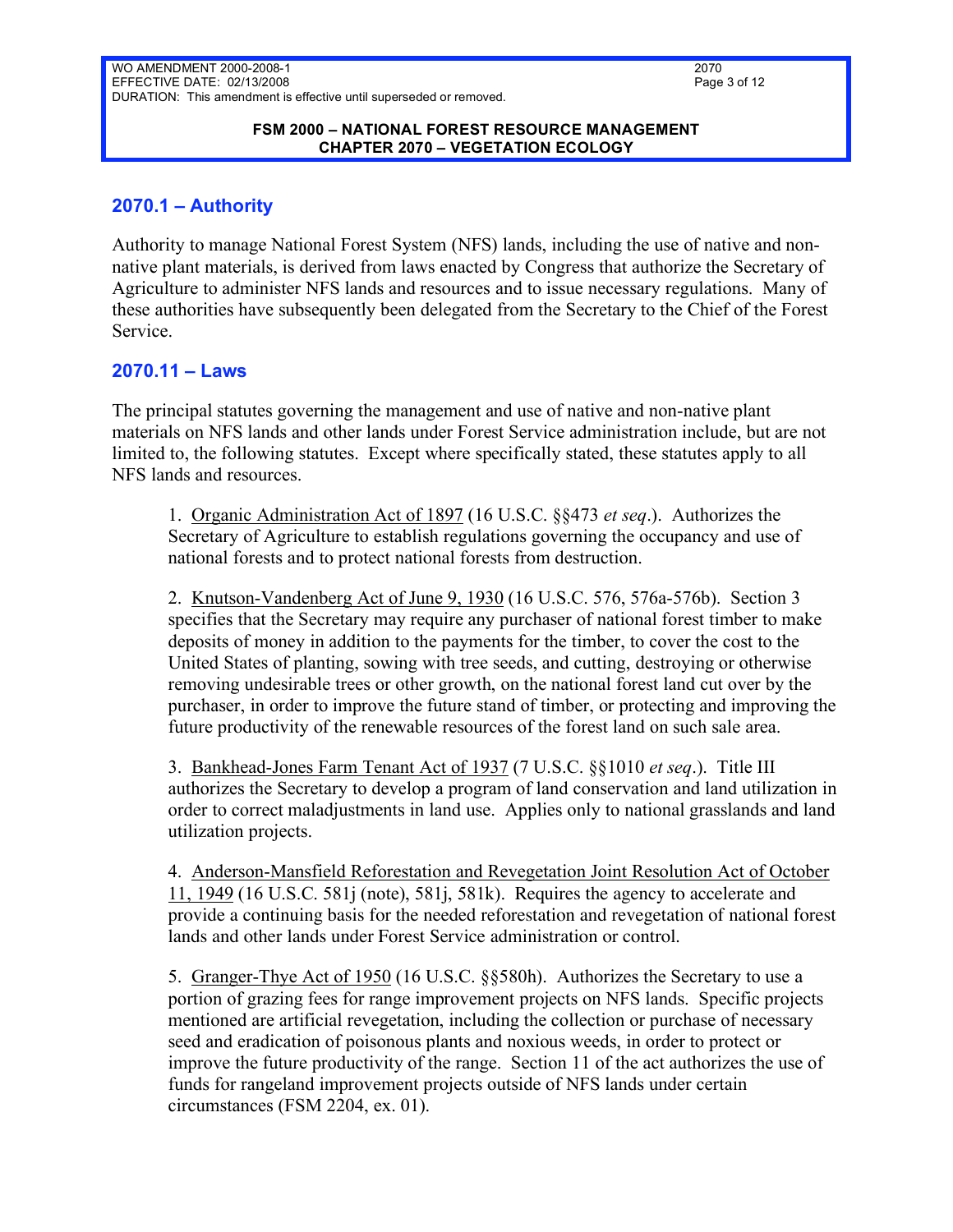6. Sikes Act (Fish and Wildlife Conservation) of September 15, 1960 (16 U.S.C. 670g-670*l*, 670o). Section 201 directs the Secretary of Agriculture to plan, develop, maintain, coordinate, and implement programs for the conservation and rehabilitation of wildlife, fish and game species, including specific habitat improvement projects, on public land under their jurisdiction.

7. Multiple-Use Sustained-Yield Act of 1960 (16 U.S.C. §§528 *et seq*.). Authorizes the Secretary to: administer NFS lands for outdoor recreation, range, timber, watershed and wildlife and fish purposes; to develop the surface renewable resources for multiple use and sustained yield of several products and services to be obtained from these lands, without impairment of the productivity of the land; and to cooperate with interested State and local governmental agencies and others in the development and management of the national forests.

8. Wilderness Act of 1964 (16 U.S.C. §§1131 *et seq*.). Authorizes the Secretary to administer certain congressionally designated NFS lands as wilderness. Directs the protection and preservation of these wilderness areas in their natural state, primarily affected by nature and not man's actions.

9. The Endangered Species Act (ESA) of 1973 (16 U.S.C. §§1531 *et seq*.). Provides for the conservation of threatened and endangered species of plants and animals. Section 7 requires Federal agencies to ensure that actions they authorize, fund, or carry out are not likely to jeopardize the continued existence of any threatened or endangered species or result in the destruction or adverse modification of the species' critical habitat. This provision also requires Federal agencies to consult with the U.S. Fish and Wildlife Service (for non-marine species) or the National Oceanic and Atmospheric Administration's National Marine Fisheries Service whenever an agency action is likely to affect a threatened or endangered species or its critical habitat. Section 9 prohibits the "take" of a threatened or endangered fish or wildlife species and the removal and reduction to possession of endangered plants from lands under federal jurisdiction.

10. Forest and Rangeland Renewable Resources Planning Act (RPA) of 1974 as amended by the National Forest Management Act (NFMA) of 1976, section 6 codified at 16 U.S.C. §§1600 (g) WHICH PROVIDES THAT THE Secretary shall "promulgate regulations … (3) specifying guidelines for land management plans … which … (B) provides for diversity of plant and animal communities based on the suitability and capability of the specific land area in order to meet overall multiple-use objectives, and within the multiple-use objectives of a land management plan . . . provide, where appropriate, to the degree practicable, for steps to be taken to preserve the diversity of tree species similar to that existing in the region controlled by the plan.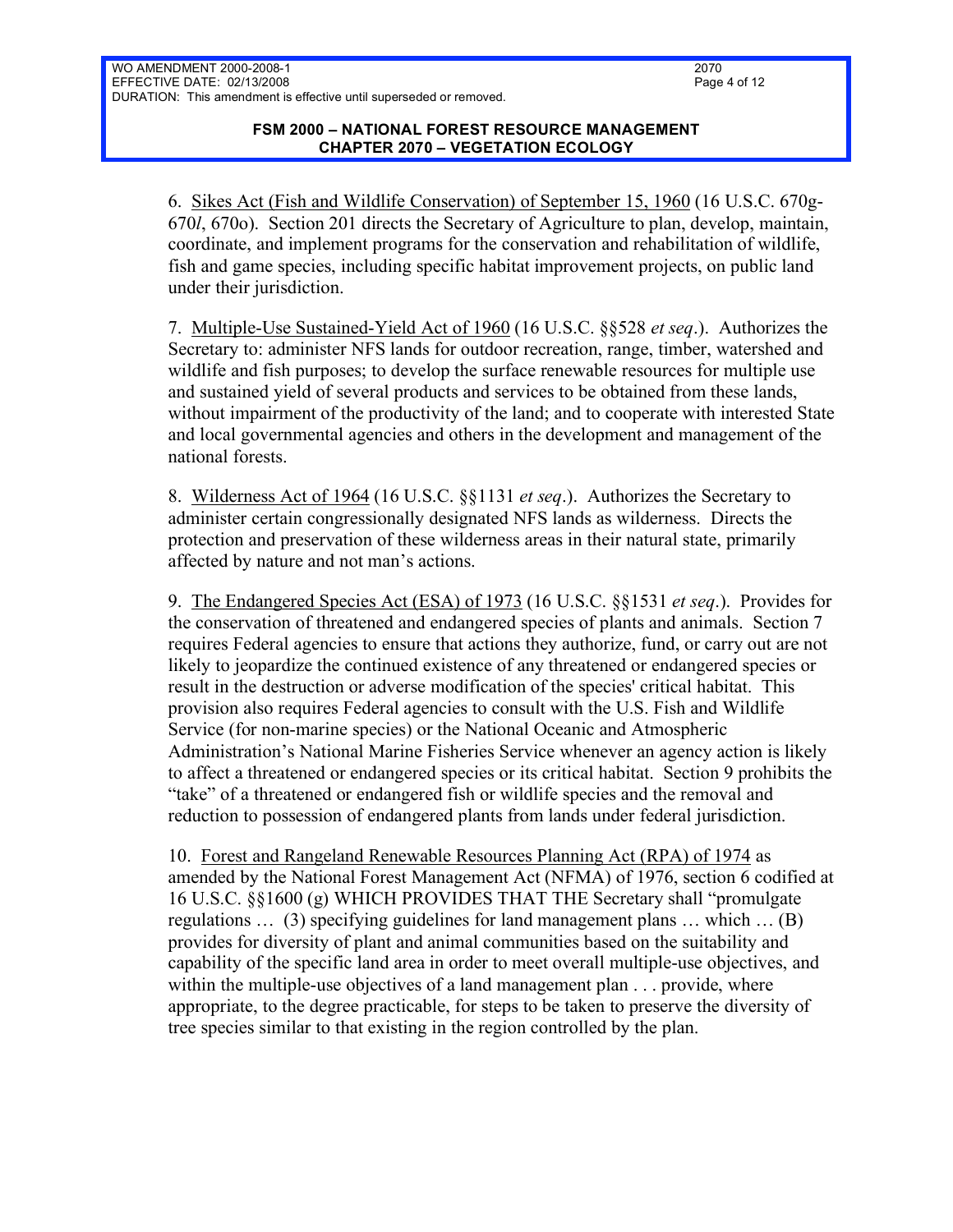#### **FSM 2000 – NATIONAL FOREST RESOURCE MANAGEMENT CHAPTER 2070 – VEGETATION ECOLOGY**

11. Surface Mining Control and Reclamation Act of 1977 (30 U.S.C. 1201, 1201 (note), 1236, 1272, 1305). Section 515 directs the establishment on the mined areas, and all other lands affected, a diverse, effective and permanent vegetative cover of the same seasonal variety native to the area of land to be affected and capable of self-regeneration and plant succession at least equal in extent of cover to the natural vegetation on the area; except that introduced species may be used in the revegetation process where desirable and necessary to achieve the approved post mining land use plan.

12. Cooperative Forestry Assistance Act of 1978 (16 U.S.C. 2101 (note), 2101-2103, 2103a, 2103b, 2104-2105. Section 3 (16 U.S.C. 2102) details the assistance that may be given to State foresters or equivalent State officials and State extension directors, in the form of financial, technical, educational and related assistance.

13. The North American Wetland Conservation Act 1989 (16 U.S.C. 4401 (note), 4401-4413, 16 U.S.C. 669b (note)). Section 9 (U.S.C. 4408) directs Federal agencies to cooperate with the Director of the U.S. Fish and Wildlife Service to restore, protect, and enhance the wetland ecosystems and other habitats for migratory birds, fish and wildlife within the lands and waters of each agency to the extent consistent with the mission of such agency and existing statutory authorities.

14. Section 323 of Public Law 108-7, the Consolidated Appropriations resolution (16 U.S.C. 2104 note). Establishes new authorities allowing the Forest Service to enter into stewardship contracts with public or private entities or persons to perform services to achieve land management goals for NFS lands that meet local and rural community needs.

15. Healthy Forests Restoration Act of 2003 (H.R. 1904), (16 U.S.C. 6501-6502, 6511- 18, 6541-42, 6571-78). Provides improved statutory processes for hazardous fuel reduction projects on certain types of at-risk NFS and Bureau of Land Management lands and also provides other authorities and direction to help reduce hazardous fuel and restore healthy forest and rangeland conditions on lands of all ownerships.

16. The National Historic Preservation Act of 1966 (16 U.S.C. §§470 *et seq*.). Requires agency heads to assume responsibility for the preservation of historic properties owned or controlled by the agency and to develop a preservation program for the identification, evaluation and nomination of historic properties to the National Register. Requires agency heads to evaluate the effects of an undertaking on property that is included or eligible for inclusion in the National Register and to afford the Advisory Council a reasonable opportunity to comment on the undertaking. Defines undertaking to include permitting activities or Federal financial assistance under the jurisdiction of an agency.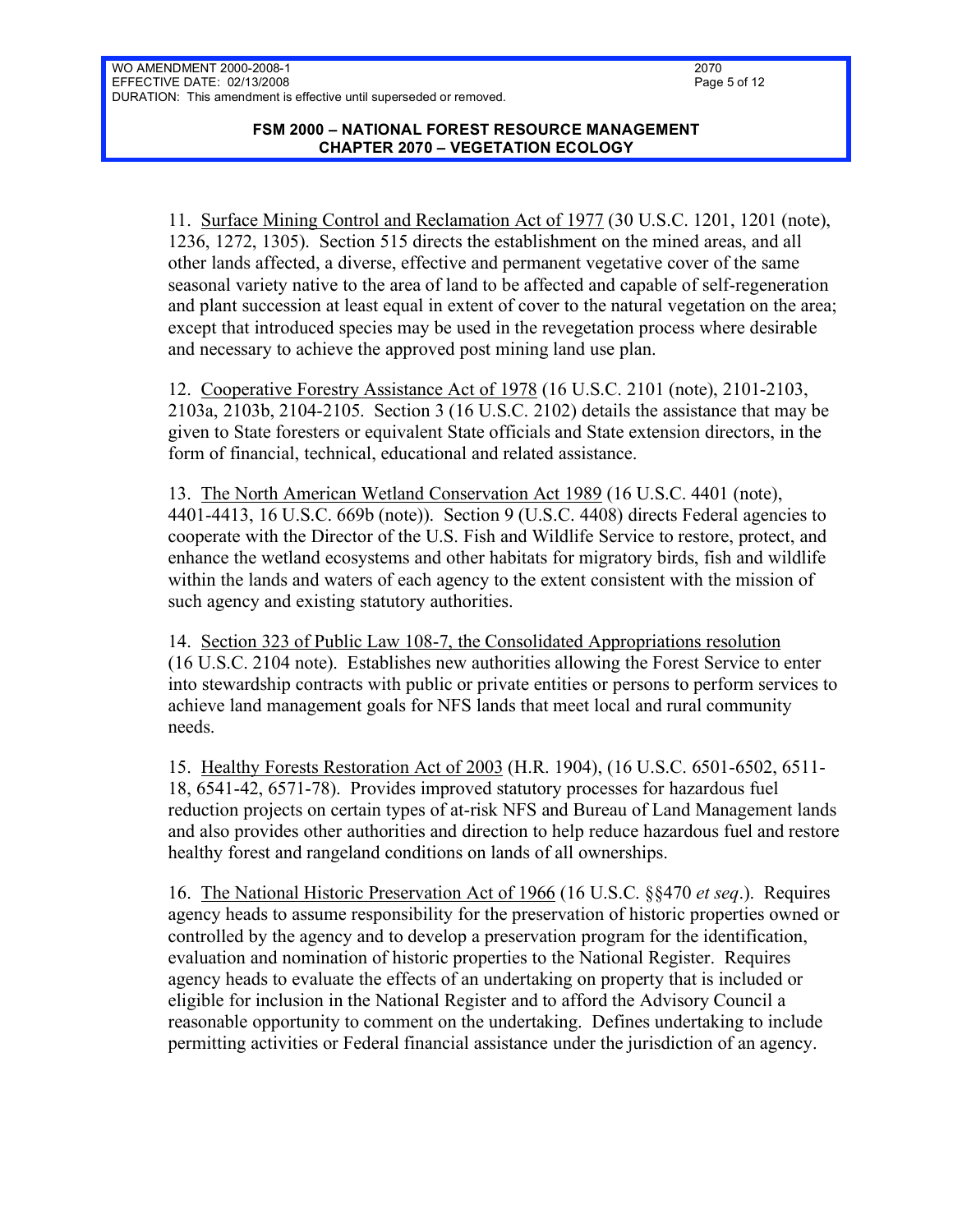#### **FSM 2000 – NATIONAL FOREST RESOURCE MANAGEMENT CHAPTER 2070 – VEGETATION ECOLOGY**

### **2070.12 – Regulations**

The authority to manage NFS lands is delegated from the Secretary of Agriculture to the Under Secretary for Natural Resources and Environment (NRE) at 7 CFR §2.20. This authority has been delegated in turn from NRE to the Chief of the Forest Service at 7 CFR §2.60. Regulations governing the management of NFS lands and other lands under Forest Service administration are found in the Code of Federal Regulations under Title 36, Chapter II, Parts 200-299; to implement the statutory requirement  $(16 \text{ U.S.C. } 1604(g)(3)(B))$  to provide for diversity of plant and animal communities.

### **2070.13 – Executive Orders**

1. Executive Order 13112 Invasive Species 64 Fed. Reg. 6183 (February 8, 1999). Provides for restoration of native species and habitat conditions in ecosystems that have been invaded by non-native invasive species.

2. Executive Order 13352 Facilitation of Cooperative Conservation 69 Fed. Reg. 52989 (August 30, 2004). Directs the Departments of the Interior, Agriculture, Commerce, and Defense and the Environmental Protection Agency to implement laws relating to the environmental and natural resources in a manner that promotes cooperative conservation, with an emphasis on appropriate inclusion of local participation in Federal decision making, in accordance with their respective agency missions, policies and regulations.

## **2070.2 – Objectives**

Objectives for the use of native plant materials in revegetation, rehabilitation, and restoration of both aquatic and terrestrial ecosystems are to:

1. Maintain, restore or rehabilitate native ecosystems so that they are self-sustaining, resistant to invasion by non-native invasive species and/or provide habitat for a broad range of species including, threatened, endangered, and rare species.

2. Maintain adequate protection for soil and water resources, through timely and effective revegetation of disturbed sites that could not be restored naturally.

3. Promote the use of native plant materials for the revegetation, rehabilitation and restoration of native ecosystems.

4. Promote the appropriate use and availability of both native and non-native plant materials.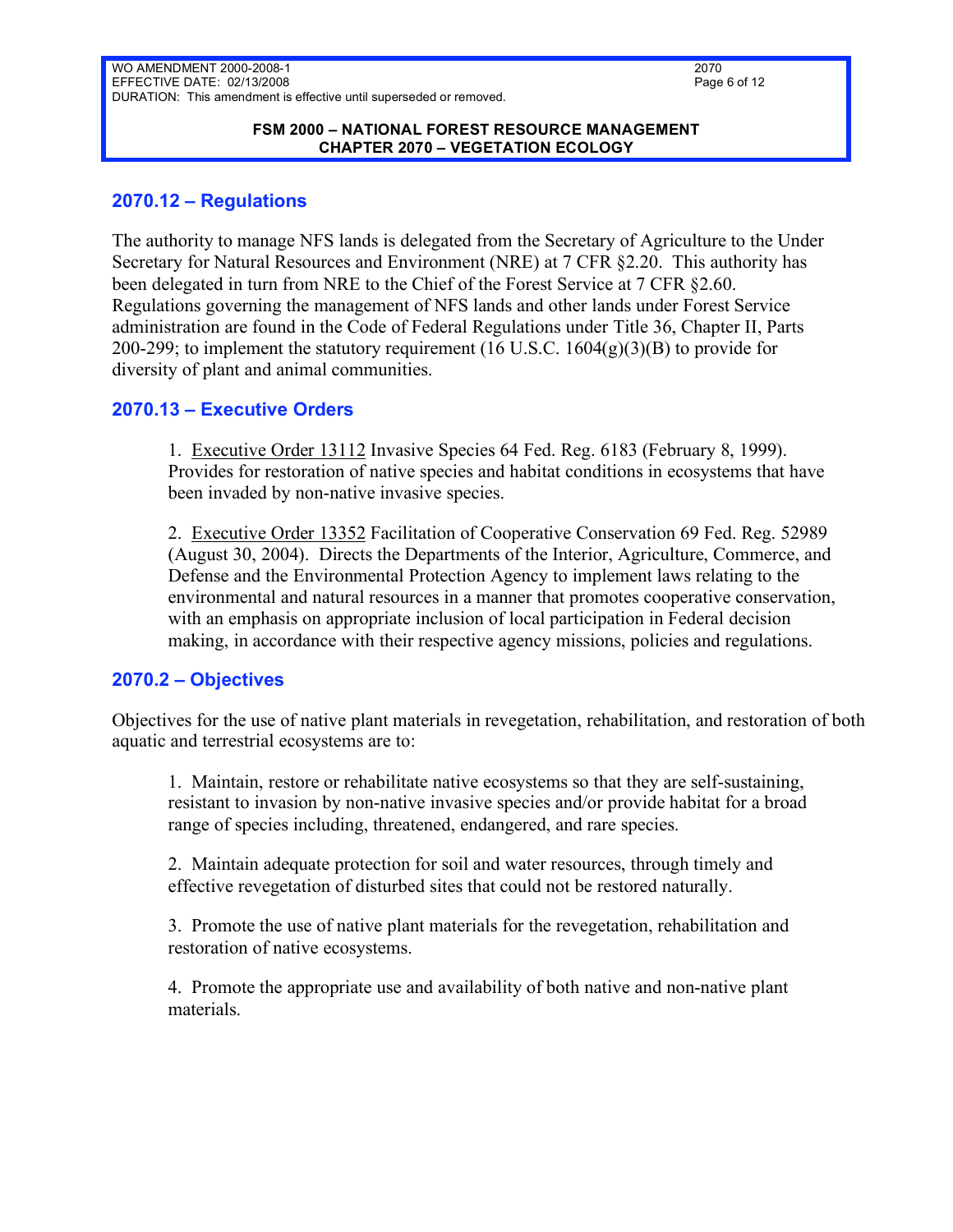#### **FSM 2000 – NATIONAL FOREST RESOURCE MANAGEMENT CHAPTER 2070 – VEGETATION ECOLOGY**

5. Cooperate with other federal agencies, state agencies and local governments, tribes, academic institutions and the private sector to increase the knowledge and availability of native plant materials, including developing sources of genetically appropriate plant materials.

6. Increase and disseminate information which will guide the selection, use, and availability of genetically appropriate plant materials.

7. Promote the study, planning, and implementation of actions which will maintain, restore and rehabilitate native ecosystems on NFS lands and other lands administered by the Forest Service and in the United States.

# **2070.3 – Policy**

Policy for selection, use, and storage of native and non-native plant materials that are used in the revegetation, restoration and rehabilitation of National Forest System lands are as follows:

1. Ensure genetically appropriate native plant materials are given primary consideration.

2. Restrict use of persistent**,** non-native, non-invasive plant materials to only those situations when timely reestablishment of a native plant community either through natural regeneration or with the use of native plant materials is not likely to occur. Examples include but are not limited to the following:

a. When emergency conditions exist where it becomes necessary to protect basic resource values (such as, soil stability, water quality, and prevention of establishment of invasive species).

b. When native plant materials are not available and/or are not economically feasible.

c. In permanently, highly altered plant communities, such as road cuts*,* permanent and temporary wildlife openings, log landings, skid trails, temporary roads that have been closed and are used for linear wildlife openings and sites dominated by nonnative, invasive species.

d. In designated historical sites where maintenance of historical vegetation communities, including agricultural crops, is needed to maintain historical integrity (FSM 2630).

3. Select non-native plants as interim, non-persistent plant materials provided they will not hybridize with local species, will not permanently displace native species or offer serious long-term competition to the recovery of endemic plants, and are designed to aid in the re-establishment of native plant communities.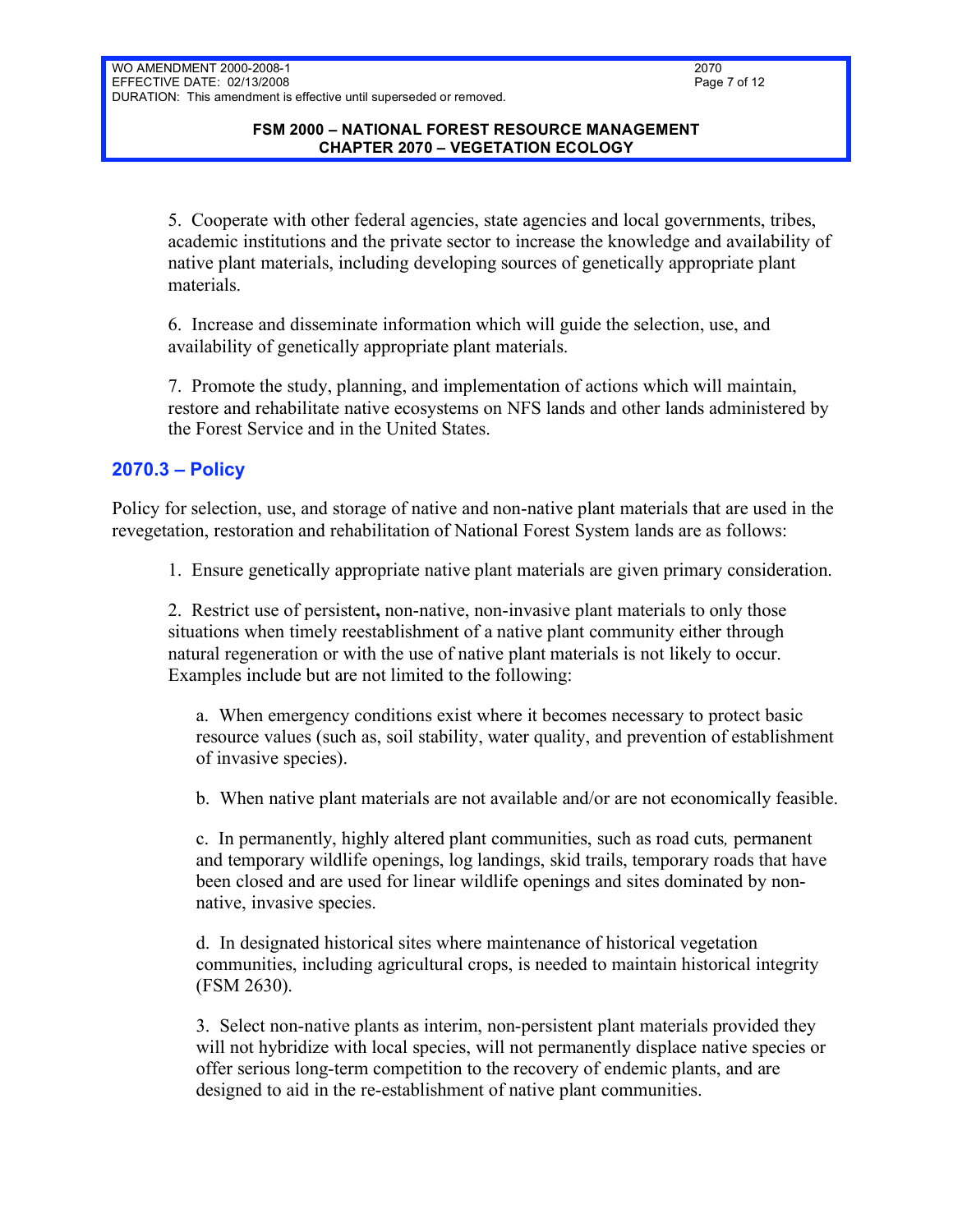4. Base determination and selection of genetically appropriate plant materials on the site characteristics and ecological setting, using the best available information and plant materials.

5. Ensure that development, review and/or approval of revegetation, rehabilitation and restoration prescriptions, including species selection, genetic heritage, growth stage and any needed site preparation, is done by a plant materials specialist who is knowledgeable and trained or certified in the plant community type where the revegetation will occur.

6. Do not use noxious weeds for revegetation, rehabilitation and restoration projects.

7. Cooperate and coordinate within the Forest Service, with other federal agencies, organizations and private industry in the development of native plant materials and supplies.

8. Anticipate plant material needs for emergency and planned revegetation. Develop core plant lists, planting guidelines, plant material sources and seed caches and seed storage facilities.

Specific direction for commercial timber species and special forest products is in FSM 2470.

# **2070.4 – Responsibility**

The Chief delegates the authority and responsibility for the overall administration of the native plant materials program on NFS lands and other lands administered by the Forest Service in conformance with applicable Federal law, regulation, and policy to the Deputy Chief, National Forest System (NFS). This delegated authority is reserved to the Deputy Chief, NFS, except for the delegations to the Regional Foresters, Forest/Grassland Supervisors, and/or District Rangers.

## **2070.41 – Chief**

1. Retains overall authority over and responsibility for establishing national policy for restoration of disturbed sites and degraded ecosystems.

2. Establishes national policy for appropriate use of native and non-native plant materials.

3. Promotes cooperation and coordination between federal agencies, state, tribal and local governments, the seed industry, the nursery industry, partners and the public for the development and supply of native and non-native plant materials.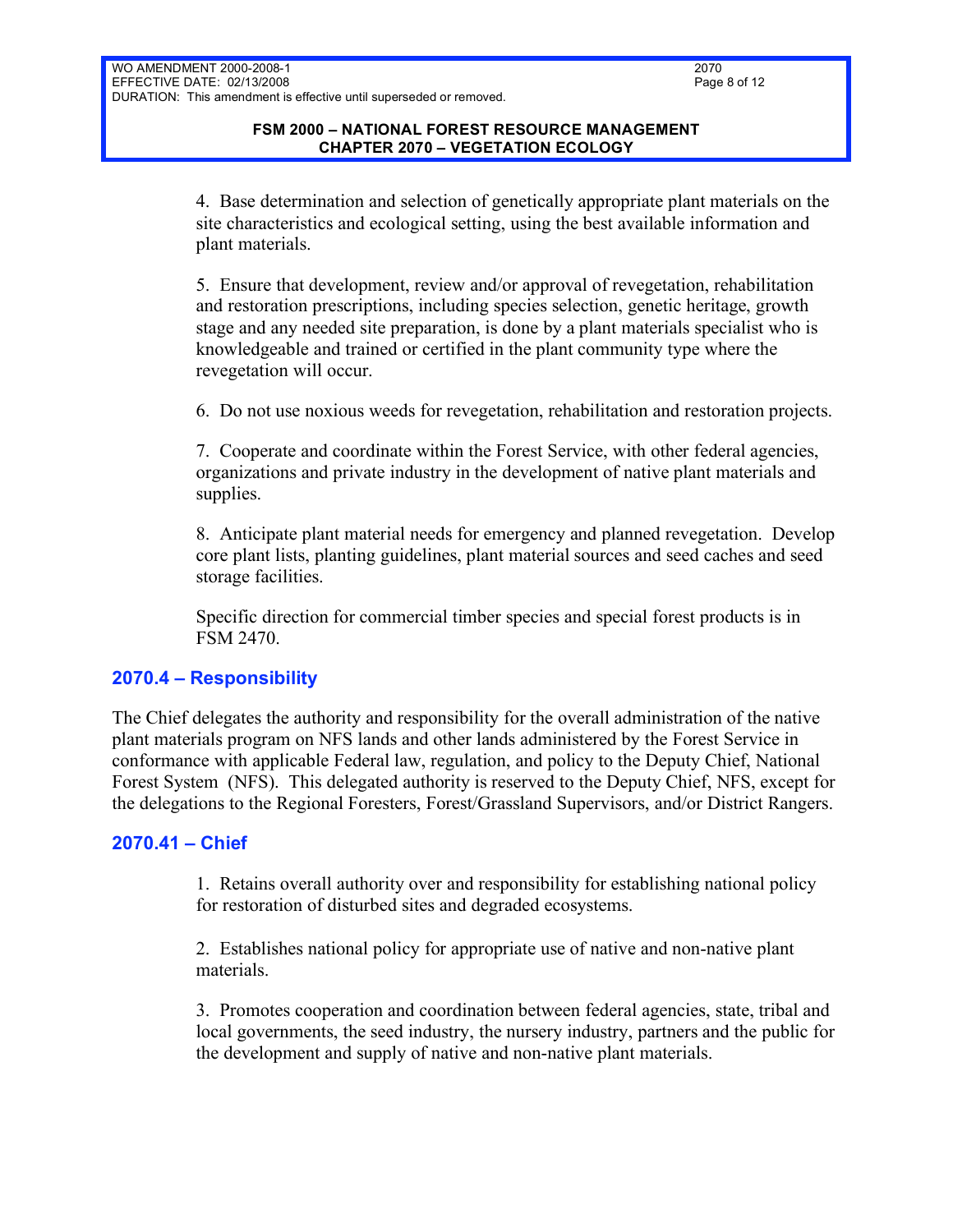### **FSM 2000 – NATIONAL FOREST RESOURCE MANAGEMENT CHAPTER 2070 – VEGETATION ECOLOGY**

4. Provides coordination across deputy areas to ensure the use of native plant materials are integrated into all Forest Service program areas.

# **2070.42 – Deputy Chief for National Forest System**

Deputy Chief, NFS is delegated the authority and responsibility for management and restoration of NFS lands in conformance with applicable Federal law, regulation and policy. All authorities are reserved to the Deputy Chief, except for the delegations to the Regional Foresters (RF), Forest and Grassland Supervisors and District Rangers set forth in the following sections.

1. Establishes national policy for selection of appropriate plant materials for use on NFS lands.

2. Delegates the authority to use native and non-native plant materials on NFS lands consistent with national policy.

3. Establishes national policy to ensure that the appropriate use of plant materials, native and non-native, are integrated into all program areas on NFS lands.

4. Establishes national policy for evaluation and monitoring of plant materials on NFS lands.

5. Oversees and coordinates training and certification of plant material specialists.

## **2070.43 – Director of Range Management, Washington Office**

1. Represents the Chief on national committees and ad hoc groups concerned with the development and use of native plant materials for revegetation, restoration and rehabilitation.

2. Maintains contact with Forest Service Research and Development, Agricultural Research Service and Natural Resources Conservation Service program managers, to review current native plant materials research programs, identify additional research needs, set priorities, and help coordinate research efforts for the development and use of native plant materials for revegetation, restoration, and rehabilitation.

3. Coordinates with other Federal agencies in the development and use of native plant materials for revegetation, restoration and rehabilitation.

4. Provides national program leadership, establishes national policy direction and conduct oversight for implementing the native plant materials program through the Forest Service budget process, national program directives, and input to the Resources Planning Act (RPA) program.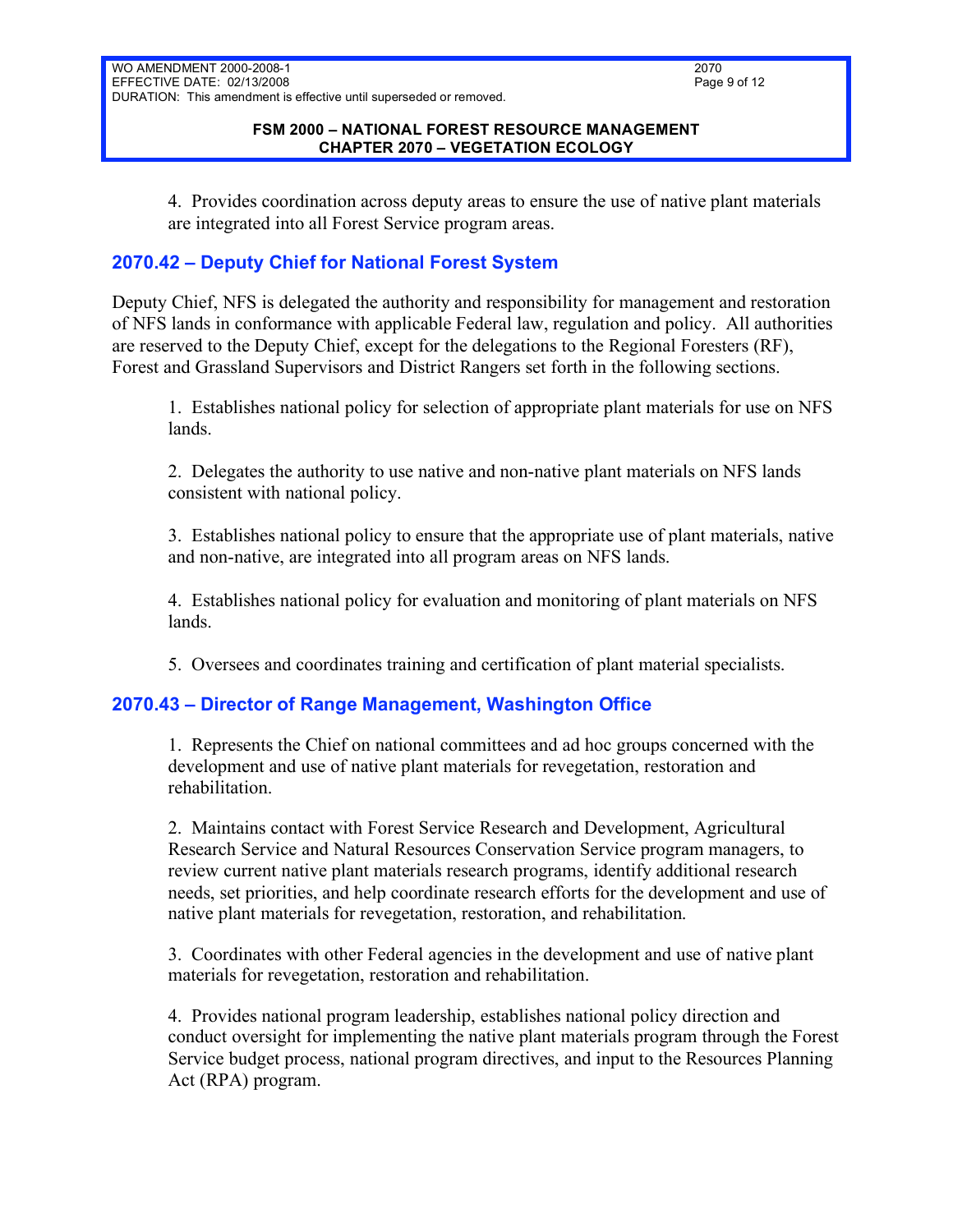5. Determines national native plant materials information needs.

6. Monitors and reports on regional compliance with national policy.

7. Establishes standards for native plant materials training, certification, and continuing education.

## **2070.44 – Regional Forester**

1. Establishes regional policy for use of native plant materials consistent with national policy.

2. Establishes direction and policy to ensure native plants materials are integrated into regional programs and Land Management Plans

3. Appoints a regional native plant materials program coordinator.

4. Coordinates with Forest Service nurseries, Natural Resources Conservation Service Plant Materials Centers, other federal agencies, state, tribes and private industry to ensure a supply of genetically appropriate plant materials.

5. Delegates the authority to use genetically appropriate native and non-native plant materials.

6. Anticipates plant material needs for emergency and other restoration activities by developing seeding guidelines and lists of important, core native species based on ecological types and available seed sources.

# **2070.45 – Forest and Grassland Supervisors**

1. Implements forest and grassland programs consistent with national and regional policy for native plant materials.

2. Establishes management direction and policy to ensure native plants materials are integrated into forest and grassland programs and are also included in the Land Management Plan.

3. Appoint a forest or grassland native plant materials coordinator who will maintain expert level staffing capable of:

(a) meeting the objectives of the native plant material policy;

(b) developing related Forest policies, plans and processes;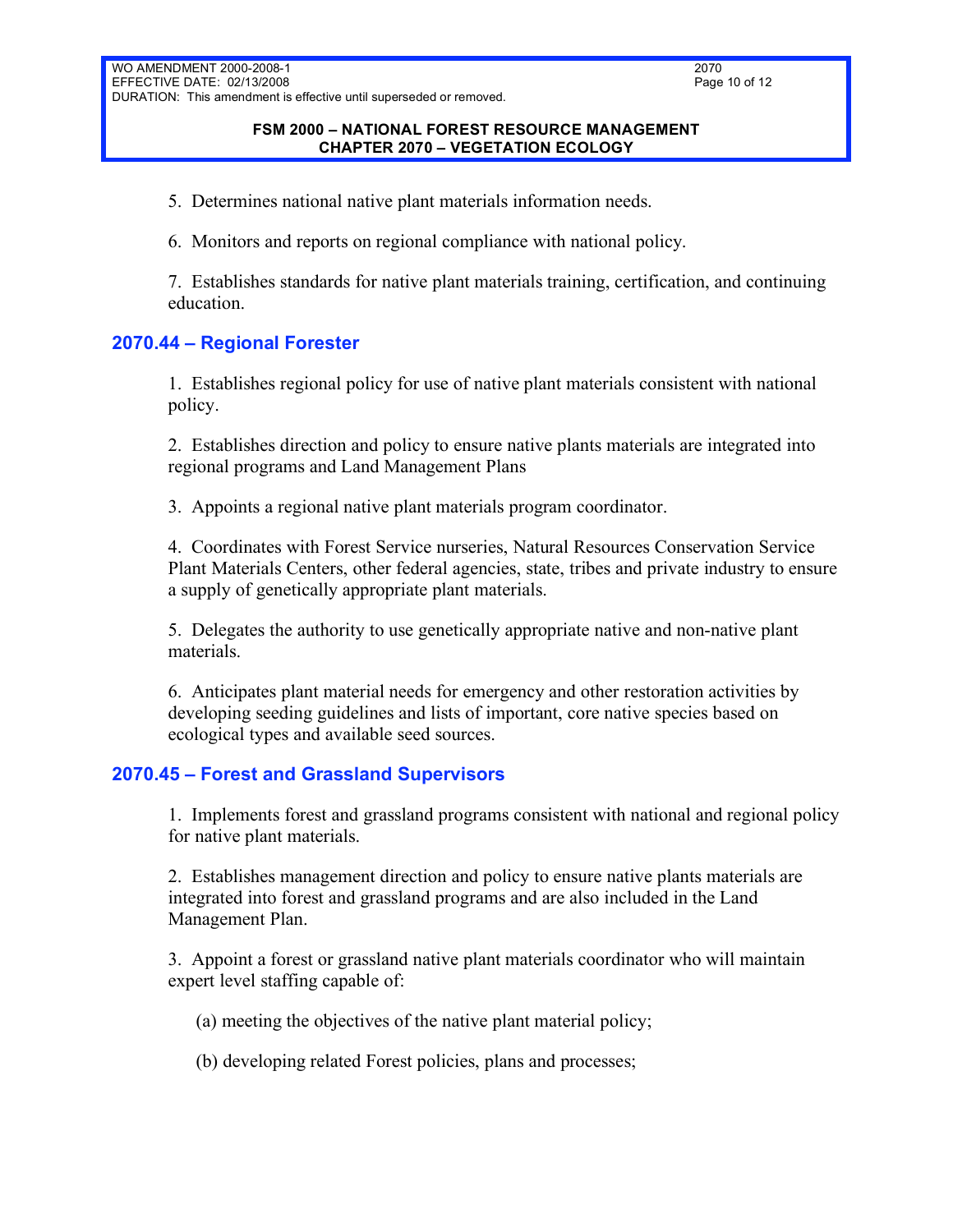(c) determining the adequacy of revegetation, rehabilitation and restoration project plans; and

(d) training other District personnel in the use of native plant materials.

4. Delegates the authority, if necessary, to use genetically appropriate native and nonnative plant materials in revegetation projects.

5. Anticipates plant material needs for emergency and other restoration activities by developing seeding guidelines and a list of core native species based on ecological types and available seed sources.

6. Ensures all revegetation, rehabilitation and restoration projects are reviewed and approved by a trained or certified plant material specialist (FSM 2070.3(5)) and are consistent with national, regional, and forest/grassland polices for the use of native plant materials.

7. Coordinates with other Federal agencies, State and county governments, tribes and private industry to ensure a supply of genetically appropriate plant materials.

# **2070.46 – District Ranger**

1. Ensures the use of all plant materials is consistent with national, regional, and forest policies.

2. Ensures native plant materials are incorporated into all district programs.

3. Reviews and approve revegetation, rehabilitation and restoration projects to ensure they are consistent with national, regional and forest policies for the use of native plant materials.

## **2070.5 – Definitions**

Genetically appropriate plants. Plants adapted to target site conditions (for example, has good establishment, vigor, and reproductive capabilities); sufficiently, genetically diverse to respond and adapt to changing climates and environment conditions; unlikely to cause genetic contamination and undermine local adaptations, community interactions and function of resident native species within the ecosystem; not likely to become (not natural or inappropriate) invasive and displace other native species; and not likely to be a source of non-native invasive pathogens; likely to maintain critical connections with pollinators.

Invasive species. A species, including its seed, spores or other biological material, whose introduction does cause or is likely to cause economic or environmental harm or harm to human health (Executive Order 13112).